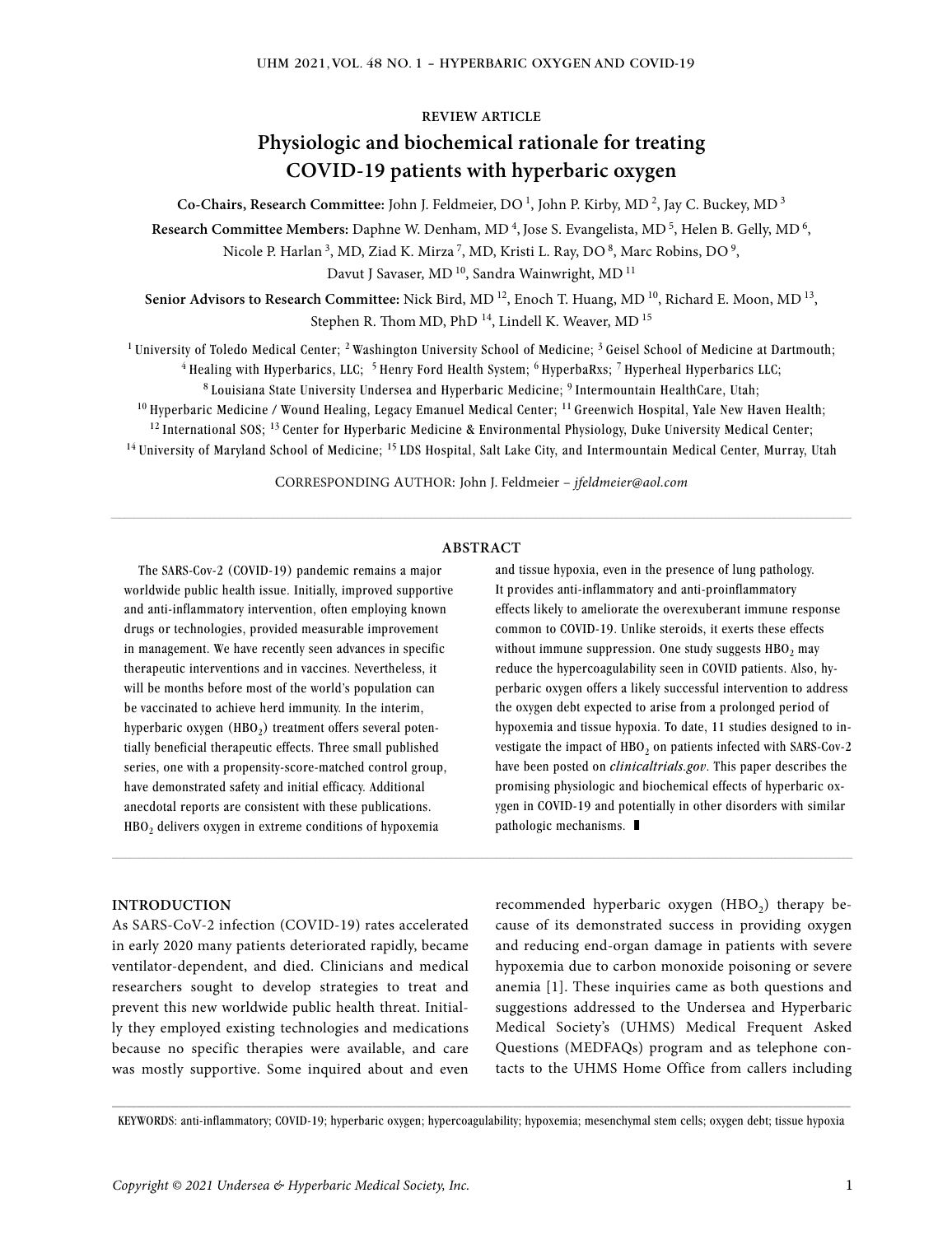the current President of the American Board of Preventive Medicine (ABPM), who is also a past president of the Aerospace Medical Association and a senior representative of the Office of Naval Research [2].

A publication from China reported dramatic results in five critically ill patients treated with  $HBO<sub>2</sub>$  [3]. A second five-patient case series published by Thibodeaux, et al. showed that patients who received hyperbaric oxygen when intubation seemed imminent were able to avoid mechanical ventilation [4]. Gorenstein and colleagues reported a study of 20 patients treated with hyperbaric oxygen compared to propensity score-matched controls. They concluded that  $HBO<sub>2</sub>$  is safe and possibly effective [5]. Additional unpublished anecdotal reports aggregating a total 70 patients show impressive and rapid improvement in compromised patients even in the setting of progressive respiratory failure [6-9]. A typical course of hyperbaric oxygen in these series was five daily treatments at 2.0 ATA pressure. Early on, two prominent hyperbaric experts discussed issues related to treating COVID-19 with hyperbaric oxygen and noted that the UHMS position statement recommended treatment only within clinical trials [10].

One author of this document (DD) shared her personal experiences treating 19 COVID-19 patients with hyperbaric oxygen [6], which included transcutaneous oxygen for patient monitoring. These measurements were done during and after hyperbaric treatment and upon returning the patient to the ICU or hospital bed. She observed that transcutaneous oxygen proved useful as a monitoring tool [6], and outcomes were favorable. Two prior publications have reported experiences in applying transcutaneous oxygen measurements as a monitoring tool in critically ill patients [11,12].

The incidence of COVID-19 has continued to increase, with recent post-holiday spikes, which has led to a much-improved understanding of which treatments are effective and which are not. Much of this evolution in treatment has been through using known medications in new applications. The National Institutes of Health (NIH) has published and continuously updates its Coronavirus Disease 2019 (COVID-19) Treatment Guidelines (accessed on 26 December 2020) [13]. This publication provides broad guidance on the management of patients with COVID-19. Specific guidance is given for pharmacologic interventions, and each is assigned a grade for level of evidentiary support. A discussion of hyperbaric oxygen, however, is not included in these guidelines.

The UHMS tasked its Research Committee to develop

recommendations and advice for treating COVID-19 with hyperbaric oxygen. This work is an outgrowth of that effort and a product of a research committee enhanced by additional members with special experience, knowledge, or interest. Some of this discussion has been previously posted on the UHMS website. Paganini et al. have also previously discussed the biological mechanisms of action of hyperbaric oxygen and identified potential logistic difficulties and toxicities of treatment [14].

### **Background and key aspects of COVID pathology and pathophysiology**

SARS-CoV-2, which produces COVID-19 infection, is a single-stranded RNA-enveloped virus that causes severe respiratory disease in humans [15,16]. The most common symptoms include fever, cough, muscle aches, fatigue, and dyspnea. Non-pulmonary involvement can include cardiac, neurologic, and renal damage. Non-pulmonary symptoms may also include anosmia, ageusia, abdominal pain, nausea, and diarrhea. Abnormalities characteristically seen on chest imaging of these patients include extensive lung opacities and bilateral infiltrates [17]. Numerous publications have now addressed the characteristic findings for COVID lung pathology, which often result in ARDS (acute respiratory distress syndrome) [18]. An early paper from China reported diffuse alveolar damage (DAD), prominent alveolar edema, proinflammatory concentrates, fibrin deposition within pneumocytes, and pulmonary microthrombi [19]. Li and Ma in June 2020 reported some key differences between COVID-associated ARDS and ARDS caused by other disorders. Notably, they reported the usual onset for COVID ARDS was eight to 12 days after diagnosis, while in other disorders, it characteristically occurs within seven days. They also reported that in COVID-induced ARDS, lung compliance is normal in some patients, which is uncharacteristic in ARDS from other etiologies [20]. An interesting publication by Hariri et al. challenges the concept that the ARDS seen with COVID-19 is pathologically novel and distinctly different from the ARDS that has been shown to occur with SARS (severe acute respiratory syndrome) or H1N1 virus (also known as swine flu) [21]. Their findings demonstrate that the pathologic findings of ARDS in COVID are not substantially different in frequency or severity from those resulting from other viruses, especially SARS, when DAD, acute fibrinous organizing pneumonia (AFOP), organizing fibrosis, superimposed pneumonia, and microthrombi are compared. A review by Bohn and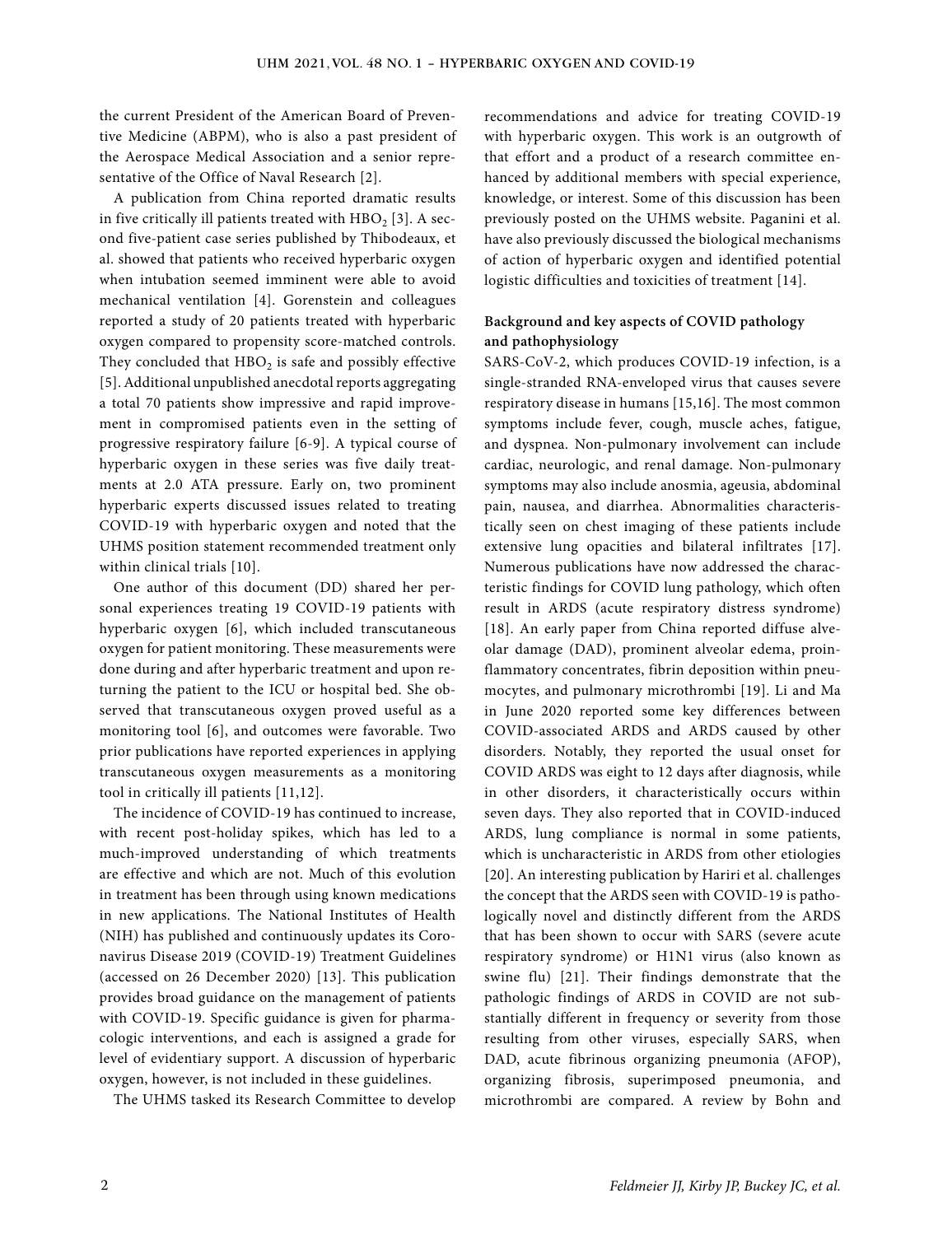| Sequences and effects of viral<br>invasion and immune response | Consequences of these effects<br>and immune response                                                                                                                                                   |
|----------------------------------------------------------------|--------------------------------------------------------------------------------------------------------------------------------------------------------------------------------------------------------|
| viral invasion at ACE2 receptor                                | replication and release of virus                                                                                                                                                                       |
| early phase immune response                                    | monocytes, macrophages, dendritic cells and<br>sensitized T-lymphocytes act to remove infected cells                                                                                                   |
| vigorous invasion of active<br>immune cells in the lung        | systematic overproduction and loss of regulation of<br>proinflammatory and inflammatory cytokines and<br>chemokines including NLRP-3, IL-1β, IL-6, IL-2,<br>IP-10, GM-CSF, IFN- $\gamma$ , TNFa, M1P1a |
| extrapulmonary involvement                                     | extrapulmonary organ involvement leads to activation<br>of procoagulant response and multiorgan failure                                                                                                |

# \_\_\_\_\_\_\_\_\_\_\_\_\_\_\_\_\_\_\_\_\_\_\_\_\_\_\_\_\_\_\_\_\_\_\_\_\_\_\_\_\_\_\_\_\_\_\_\_\_\_\_\_\_\_\_\_\_\_\_\_\_\_\_\_\_\_\_\_\_\_\_\_\_\_\_\_\_\_\_\_\_\_\_\_\_\_\_\_\_\_\_\_\_\_\_\_\_\_\_\_\_\_\_\_\_\_\_\_\_\_\_\_\_\_\_\_\_\_\_\_\_\_\_\_\_\_\_\_\_ **Table 1: Events leading to the overexuberant immune response in the viral host [15]**

colleagues of the pathophysiology of COVID infections provides a succinct overview of the pathophysiologic processes involved with disease consequences and progression [15].

The leading cause of death from COVID-19 is respiratory failure from ARDS. A much smaller number succumb to multiorgan failure (MOF) [15,23]. In vitro cell studies show a delayed release of cytokines in respiratory epithelial cells and macrophages in the early stages of infection [23-25]. Later, the cells secrete high levels of proinflammatory cytokines, including interleukin-1 beta (IL-1β), interleukin-6 (IL-6), tumor necrosis factor (TNF), and chemokines CCL-2, CCL-3, and CCL-5 [26- 33]. Table 1 shows the sequence of events involved in the major aspects of COVID-19 pathophysiology.

A normal concern for any clinician considering hyperbaric oxygen for COVID-19 patients is the possibility of inducing or increasing pulmonary oxygen toxicity in these patients, some with severe pre-existing lung pathology [34]. Most clinical measures of oxygen toxicity are non-specific (e.g., cough, chest pain, dyspnea, and chest tightness), and these symptoms are likely already present in many patients with COVID-19. Also, most hospitalized patients with COVID-19 are already receiving high levels of and prolonged exposure to normobaric oxygen, which can itself cause oxygen toxicity. Cases treated to date with HBO<sub>2</sub> have not shown evidence of worsened pulmonary status due to the sustained exposure to high oxygen levels either in the chamber or between treatments in the ICU or hospital bed. In fact, the consistently reported response to hyperbaric oxygen has been improved respiration. The presentations by Drs. Thibodeaux, Lee and Gorenstein at a webinar sponsored by the UHMS on July 20, 2020 (*https://www.uhms.org/covid-19-information.html*) were consistent in this observation. The authors (Gorenstein and Thibodeaux) noted that if oxygen toxicity was enhanced by  $HBO<sub>2</sub>$ , the hyperbaric group would have demonstrated deterioration of their r espiratory status and worsened outcomes. Both Drs. Gorenstein and Thibodeaux confirmed their impression that the hyperbaric-treated patients did not exhibit signs or symptoms of pulmonary oxygen toxicity [35]. The likely reality is that this patient population needs high-dose supplemental oxygen, and HBO<sub>2</sub> therapy accomplishes this exceptionally well without a detectable increase in oxygen toxicity.

# **Extreme respiratory failure resulting in hypoxemia and tissue hypoxia**

The hallmark of serious life-threatening COVID infection is profound hypoxemia and secondary tissue hypoxia due to pneumonia, often bilateral and often leading to ARDS. Some patients with severe hypoxemia cannot be adequately oxygenated in spite of the administration of high fractions of oxygen along with mechanical ventilation. A recent short report sheds additional light on our understanding of the pathophysiology of hypoxemia in COVID patients [36]. This study used intracranial Doppler to detect microbubbles produced by the venous injection of agitated saline in 18 mechanically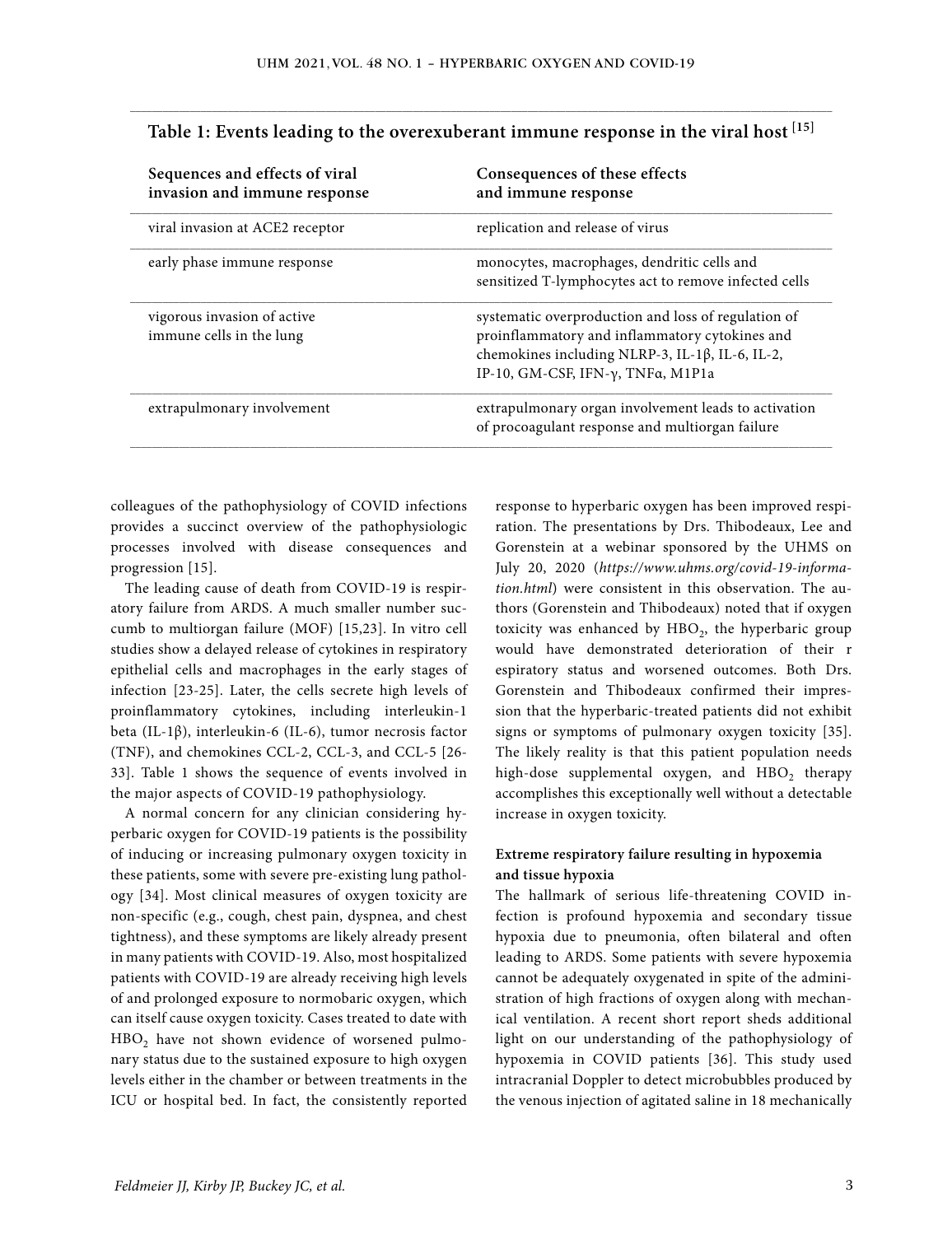ventilated COVID-19 patients. The authors were able to detect bubbles in the cerebral circulation of 83% of these patients and proposed that the dilated pulmonary vasculature in COVID patients leads to shunting of blood through the pulmonary circulation and a failure to filter out these bubbles in the pulmonary capillaries. The same process causes ventilation perfusion (V/Q) mismatch and the failure to oxygenate blood returning to the heart, which leads to systemic hypoxia unresponsive to oxygen administration.

German researchers in a single institution made a retrospective review of 213 patients and reported that 27% of their COVID admissions were given ventilator suport [37]. Of this group, 57% most likely died from refractory respiratory failure. A Chinese group reported that in a similar group of COVID-19 patients, a mortality rate of 50% was seen where patients died of respiratory failure despite mechanical ventilation. They discuss the role of extracorporeal membrane oxygenation (ECMO) as intervention for patients in whom ventilator support is inadequate [38].

#### **Exaggerated immune response with resultant inflammatory response**

The upregulation of cytokine and chemokine responses in COVID-19 causes apoptosis of endothelial cells that damages the pulmonary microvascular and alveolar epithelial cell barriers. In turn, vascular leakage and alveolar edema result, eventually followed by hypoxemia and a cytokine storm [39-41]. Much of this early reaction is precipitated by the activity of monocytes, macrophages and sensitized T lymphocytes. Cytokine storm, defined as an excessive immune response to an external triggering event, follows and is thought to be one of the major contributors to the development of ARDS and MOF. COVID-19 activation of transcription factor NF-kappa beta (NF-κB) in macrophages of the lung, liver, kidney, central nervous system, gastrointestinal system, and cardiovascular system, plays a major role in this process. This activation of NF-κB in turn leads to the production of IL-1, IL-2, IL-6, IL-12, tumor necrosis factor alpha (TNF-α), lymphotoxin-alpha (LT-α), lymphotoxin-beta (LT-β), granulocyte-macrophage colonystimulating factor (GM-CSF), and other chemokines [29]. The rapid increase in cytokines and chemokines attracts large numbers of neutrophils and monocytes, which results in excessive inflammatory infiltration and resultant lung injury. In patients with COVID-19 there are high levels of expression of IL-1β, interferon (IFN), and TNF-α, as well as IL-2R (IL-2 receptors) and IL-6, which positively correlate with disease severity and mortality [31,32]. These cytokines are known to be mediators of the inflammatory response. See Table 1 for a simplified depiction of sequence and involvement of the prominently involved cytokines.

#### **Hypercoagulability**

Since the very first cases in the COVID-19 pandemic, hypercoagulability has been recognized as one of the hallmarks of its clinical presentation and consequences [43,44]. It has been a significant cause of death in patients with severe disease [45]. This hypercoagulable state can lead to deep vein thrombosis (DVT), pulmonary embolism, myocardial infarction, and strokes [46]. It is also frequently associated with disseminated intravascular coagulation (DIC), though the characteristic multifocal bleeding that results after the consumption of coagulation factors and platelets typical of DIC has not yet been described in COVID patients [47]. The presence of widespread thrombosis and microangiopathy in pulmonary vessels and microthrombi in alveolar capillaries was a consistent finding in a postmortem study of deceased COVID-19 patients [48]. This effect most definitely contributes significantly to the respiratory failure pathognomonic of COVID-19.

A retrospective analysis of 99 patients from China demonstrated several abnormalities in coagulation studies [49]. Thirty-six percent of patients had elevated D-dimer levels; 16% showed a reduced activated partial thromboplastin time (APTT); 6% had an increased APTT; 30% had a shortened prothrombin time (PT), while 30% had an extended PT. In contrast, Levi et al. report that the typical findings are a mildly prolonged PT, a rare decrease in platelet count and fibrinogen levels at the upper limits of normal [50]. In both reports, higher D-dimer levels were associated with an increased mortality rate [49,50].

A commentary by Connors and Levy discusses thromboinflammation, the interaction between inflammation and coagulation [51] The inflammatory reaction characterizing the hyperactive immune response of the host patient appears to be the primary source of the hypercoagulative state and is mediated by cytokines, notably IL-6. Mukund and associates have observed that the microvascular events, including activation of the coagulation cascade, are in part driven by complement activation [52]. They also state that plasmin is a crucial mediator that serves to "prime" interactions between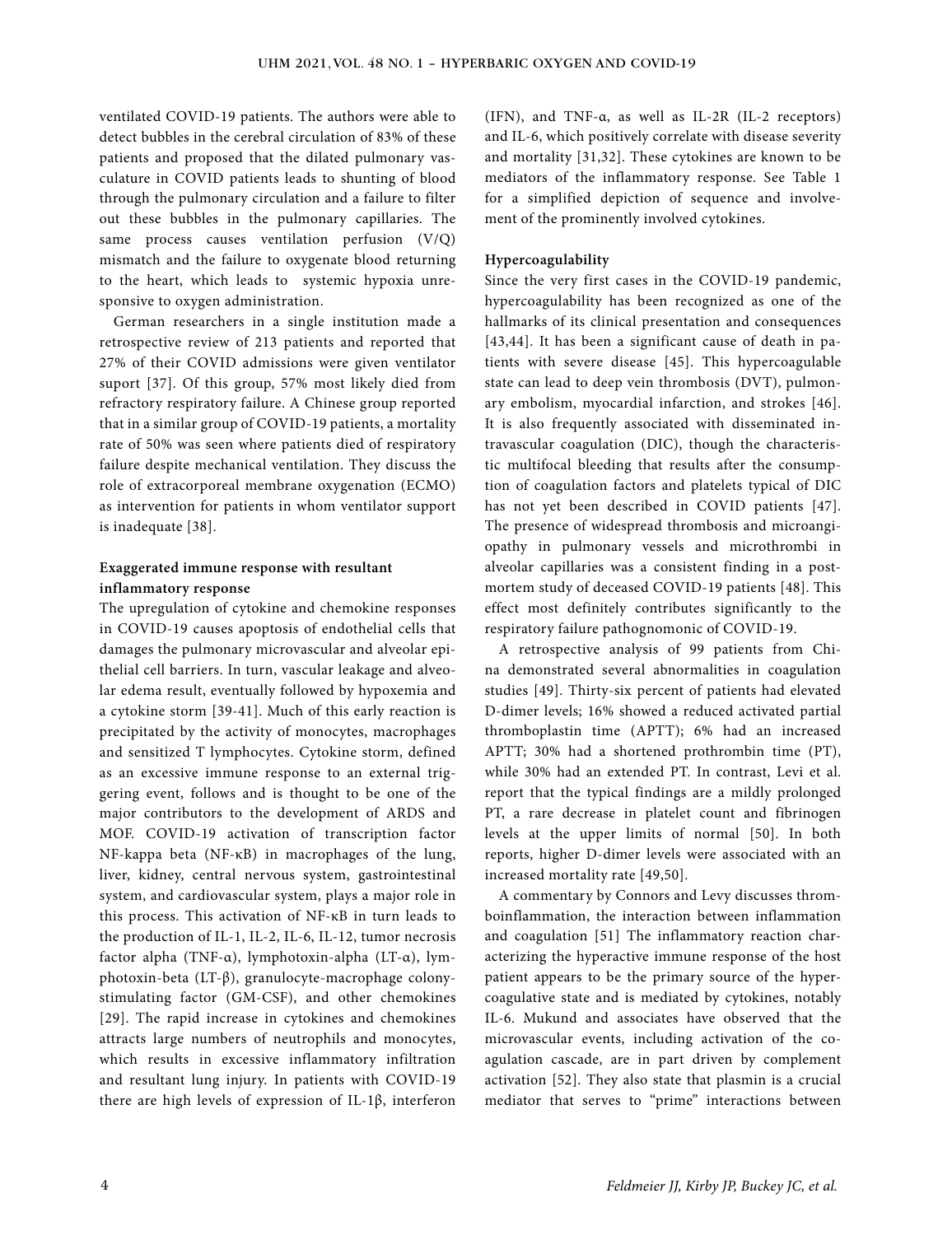complement and the platelet-activating systems that involve the pulmonary epithelium. They suggest that recognition of this interaction may offer opportunities for therapeutic intervention.

#### **Oxygen debt**

The concept of oxygen debt originates from studies in exercise physiology and can be traced back to a classic work by Hill and Lupton in 1923 [53]. Oxygen debt can be thought of as the minimum requirement for tissues to maintain aerobic metabolism minus the oxygen supply available. This oxygen debt continues to accumulate as long as the inadequacy of supply exists. It is typically expressed in liters of oxygen undersupplied per meters squared of body surface area. When oxygen is inadequate to supply the baseline metabolic requirements of tissue, a progressive and cumulative oxygen debt is established.

Oxygen debt has been described in hemorrhagic shock, severe anemia, septic shock, and birth asphyxia [54-56]. One publication from Wuhan, China, discusses the importance of providing adequate oxygen to COVID patients to avoid the accumulation of oxygen debt [57]. There are not large numbers of publications defining and providing guidance for the management of oxygen debt. However, the essential elements for its occurrence exists – i.e., hypoxemia of significant severity and persistence to require that body tissues adopt anaerobic pathways of glycolysis with resultant production of lactic acid.

Body tissues and organs extract on average 5 to 6 mL of oxygen for every 100 mL of blood flow to support their metabolic needs [58]. Some tissues, including the heart, brain and retina, have even higher oxygen requirements. In anemic patients, especially those who become anemic suddenly by virtue of a bleed, reductions of hemoglobin to 6 gm/dL are a usual threshold for critical oxygen debt, and drops in hemoglobin below 3.6 gm/dL are certainly inadequate [58].

Van Meter states that survival is not possible if the oxygen debt exceeds 33 L/m2. MOF occurs at a debt of  $22L/m<sup>2</sup>$ , whereas those whose debt is no more than 9L/m<sup>2</sup> typically survive without residual organ dysfunction or injury [58].

Byproducts of this process requiring anaerobic metabolism include lactic acid [59]. Van Hall et al. discuss an increased need for oxygen to clear the excess accumulated lactate. This imposes a need for additional oxygen following successful restoration of adequate levels of oxyhemoglobin. In a review article from 2005 Rixen and Siegel discussed the importance of oxygen debt in determining the severity of hemorrhage and post-traumatic shock. They state that oxygen debt may be a more important determinant of the severity of hemorrhagic shock than estimates of blood loss, volume replacement, blood pressure or heart rate [60].

A prominent feature of COVID-19 is hypoxia secondary to respiratory failure. There are reports in the literature demonstrating COVID-19 patients with severe arterial hypoxemia with no signs or symptoms of respiratory distress or dyspnea. Guan has reported dyspnea in only 18.7% of 1,099 hospitalized COVID-19 patients, despite low  $PaO<sub>2</sub>/FiO<sub>2</sub>$  (ratio of arterial oxygen tension to fractional inspired oxygen). Eightysix percent of these patients had abnormal CT scans, and 41% of these patients required supplemental oxygen [60]. This phenomenon has been termed silent or happy hypoxia in the literature [61]. The understanding of the physiology of silent hypoxia continues to evolve in the literature of critical care and respiratory medicine. New mechanisms for this disconnect between objectively measured hypoxemia and subjective perception of breathlessness continue to be discussed. One such mechanism is the presence of a right-to-left intrapulmonary shunt that induces hypoxia [62]. A shift in the oxygen dissociation curve is another factor that may contribute to silent hypoxia. Fever, prominent with COVID-19, causes the curve to shift to the right; any given  $PaO<sub>2</sub>$  will be associated with a lower oxygen saturation of arterial blood  $(SaO<sub>2</sub>)$  [63]. Additionally, the development of microthrombi in the pulmonary vasculature may contribute to this phenomenon [64]. From this silent hypoxia, an oxygen debt can be created due to the prolonged period of hypoxemia. The ability to reverse oxygen debt is an important effect of HBO<sub>2</sub> therapy that has been demonstrated in severe anemia. Although the use of  $HBO<sub>2</sub>$  for oxygen debt associated with severe anemia likely differs from COVID-19, further research should be carried out to analyze whether repayment of oxygen debt is a key mechanism for HBO<sub>2</sub> on COVID-19.

Elevated blood lactate likely indicates inadequate oxygenation for which short periods of normal or even hyperoxygenation may be beneficial. On the other hand, tissue hypoxia is an uncommon cause of elevated blood lactate levels (a potential marker of oxygen debt) in sepsis, particularly after adequate initial resuscitation [66,67]. Other sepsis-related reasons for elevated lactate include impaired oxygen use due to mitochondrial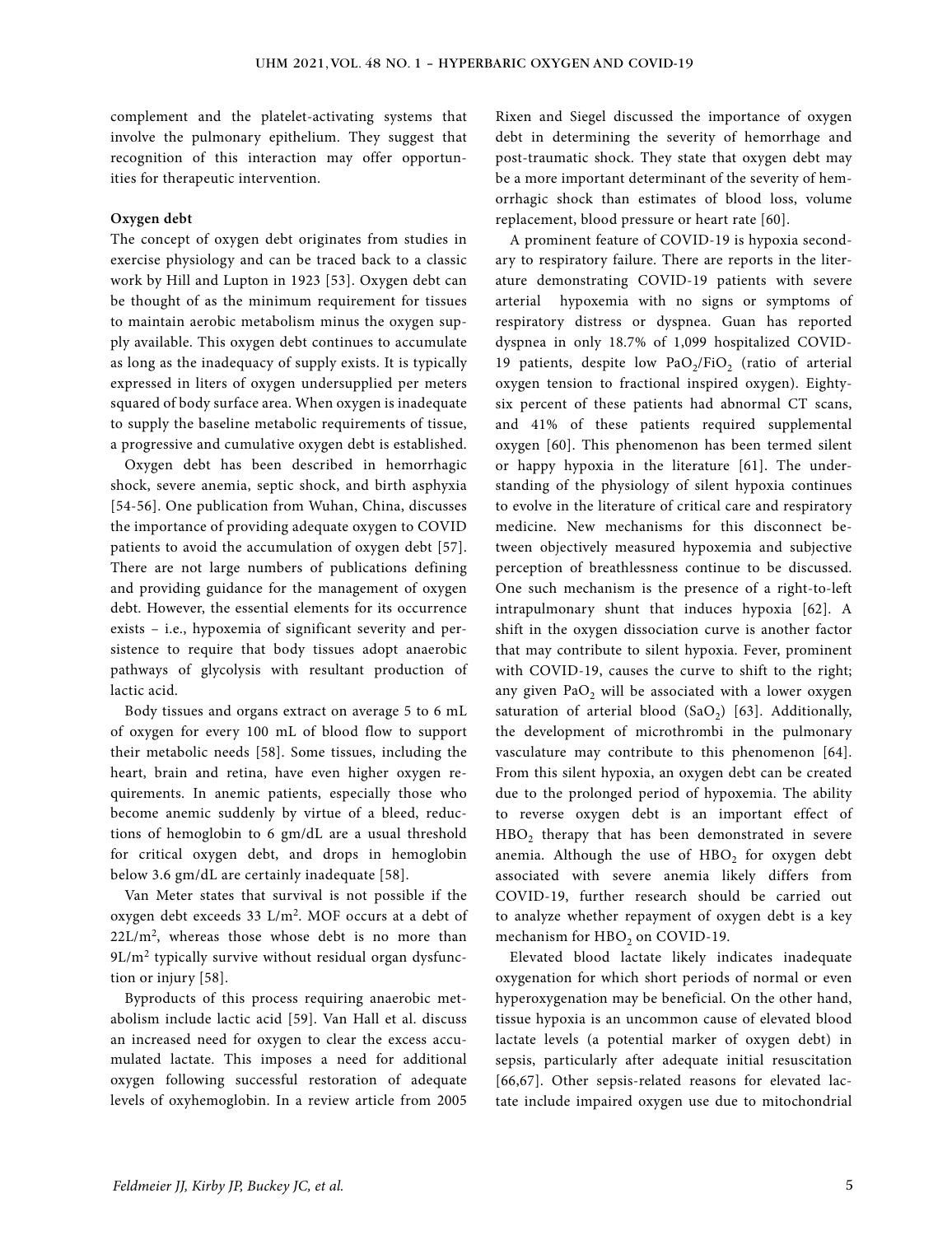dysfunction, which would not be ameliorated by an increase in oxygen delivery [68] and stress-related increase in glucose metabolism and impaired lactate clearance [66-68], which is not likely to respond to hyperbaric hyperoxemia. Further studies are needed to assess whether the payment of oxygen debt is a key issue and potential target for therapy in the treatment of COVID-19.

## **Favorable mechanisms offered by hyperbaric oxygen for COVID patients**

### *The acute restoration of adequate oxygen blood and tissue levels*

Hyperbaric oxygen is frequently employed in circumstances where hypoxemia or critical organ hypoxia is encountered [1]. These circumstances include severe anemia, air embolism, decompression sickness and carbon monoxide poisoning.

A physiologic advantage of hyperbaric oxygen is enhanced delivery of  $O_2$  not only attached to hemoglobin but also dissolved in plasma. Boerema, an early practitioner of clinical hyperbaric oxygen, demonstrated in an animal model employing piglets that dissolved oxygen in plasma was adequate to support life even when the animals were exsanguinated [69]. In COVID-19 patients the primary cause of hypoxemia is the failure to deliver adequate oxygen across a diseased respiratory membrane. If oxygen successfully crosses over the alveolocapillary membrane, the usual function of hemoglobin oxygen transport should dominate as long as the patient has no defects in hemoglobin amount or function. In two cases where co-author DD measured transcutaneous levels at pressure, their levels exceeded those that would result from 100% saturation of a normal hemoglobin (see the discussion just below) [6].

Weaver [11] has demonstrated the success of transcutaneous monitoring as a surrogate for invasive arterial blood gas sampling. Weaver and colleagues studied patients receiving hyperbaric oxygen who demonstrated a variety of lung pathologies. This study showed that this group of patients could be adequately oxygenated with hyperbaric oxygen, albeit achieving  $PaO<sub>2</sub>$  levels lower than patients with normal lung function [70].

Dooley and colleagues established reference values for transcutaneous measurements of oxygen tensions in normal subjects at ground level and at hyperbaric pressures [71]. In this study, an electrode was placed on the anterior chest wall 5 centimeters below the clavicle at the mid-clavicular line. On unenhanced ground-level air this value averaged 67±12mmHg. On 100% oxygen at

1.0 ATA (atmospheres absolute), this value averaged 450±54 mmHg. At 2.4 ATA, the value averaged 1,312± 112 mmHg. A co-author (DD) of this paper [6] treated a small series of patients early in the pandemic and reported excellent response. When she employed transcutaneous monitoring in two patients, she recorded values of 516mmHg and 456mmHg during treatments at 2.0 ATA. These transcutaneous values compare favorably to the ground-level measures by Dooley in normal subjects breathing air and would obviously support normal aerobic metabolism [71].

## **Reduction of inflammation induced by the exaggerated immune response to COVID**

 $HBO<sub>2</sub>$  therapy in the treatment of patients is likely to attenuate the production of proinflammatory and inflammatory cytokines which are generated in response to the COVID infection (Table 2). The reduction of inflammatory stimuli by  $HBO<sub>2</sub>$  has been demonstrated after exercise, radiation, and surgery [72-74]. Studies have demonstrated that  $HBO<sub>2</sub>$  inhibits TNF- $\alpha$  production during intestinal ischemic reperfusion [75]. In indomethacin-induced enteropathy hyperbaric oxygen has been shown to decrease the production of both TNF-α and IL-1β [76]. A randomized pilot study found that a single preoperative  $HBO<sub>2</sub>$  session the day before pancreatic surgery modulated the inflammatory response for cytokines IL-6 and IL-10 and showed a decrease in postoperative pneumonia [77]. Caution should be taken, however, in equating the impact of  $HBO<sub>2</sub>$  in preventing inflammation with the impact of hyperbaric oxygen in reducing already-established inflammatory conditions.

Bosco and colleagues have demonstrated a persistent reduction in TNF-α and IL-6 and reduced inflammation in patients with avascular necrosis of the hip after receiving hyperbaric oxygen [78]. In an animal model of traumatic brain injury, Qian and associates reported reductions in IL-1β and the inflammasome NLRP-3 after HBO<sub>2</sub> therapy [79].

Evidence that hyperbaric oxygen may be useful in acute inflammation also comes from studies of acute pancreatitis, sepsis, and inflammatory bowel disease (not currently approved indications for  $HBO<sub>2</sub>$  treatment by the UHMS) [80-82]. In acute pancreatitis, animal studies show  $HBO<sub>2</sub>$  therapy reduces inflammation and improves outcomes. Similarly,  $HBO<sub>2</sub>$  improved sepsis outcomes in mice, perhaps by a modulation of IL-10 [83]. In a randomized trial of  $HBO<sub>2</sub>$  in patients with moderately severe ulcerative colitis, which like COVID-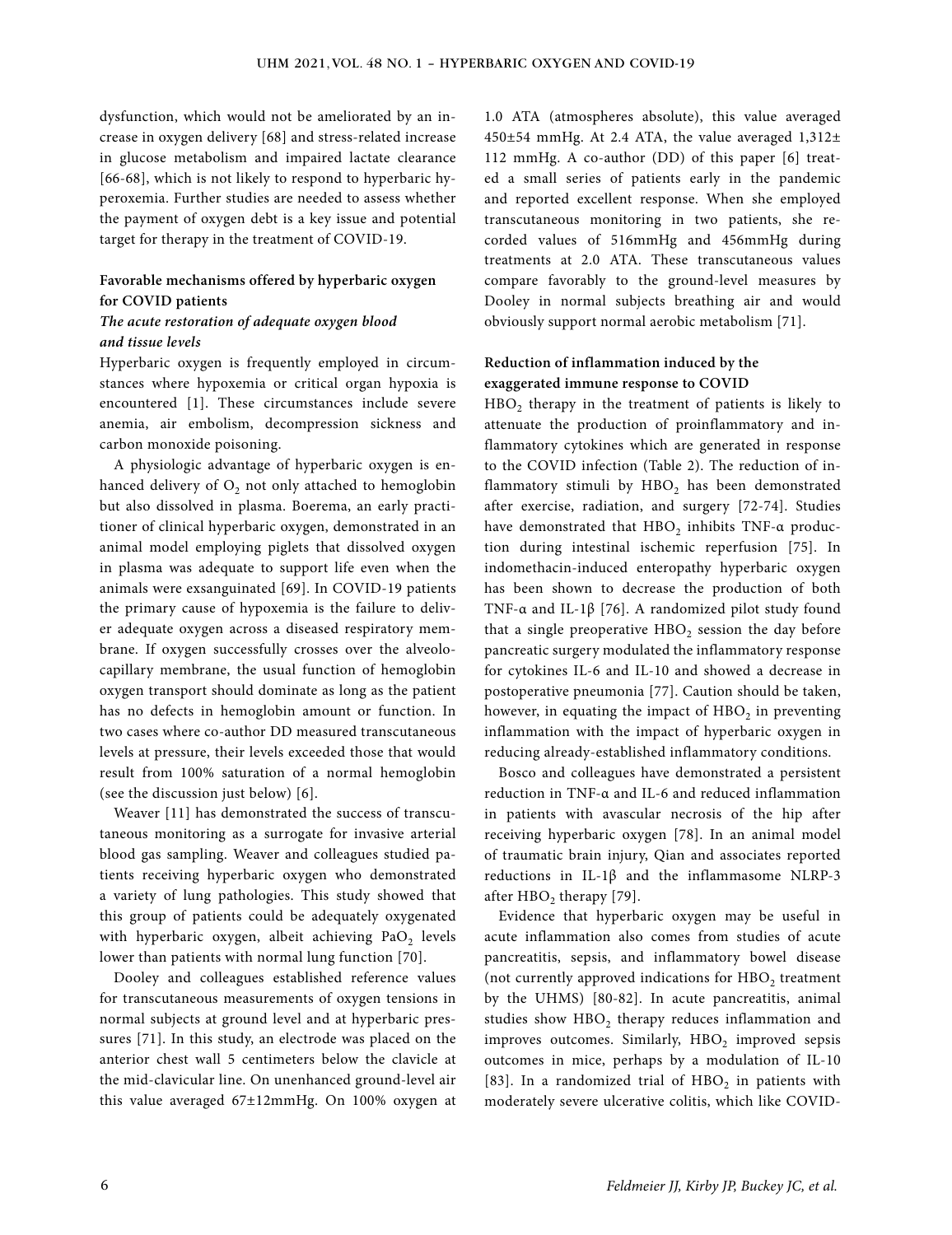| Specific hyperbaric effect                                                                                                                |
|-------------------------------------------------------------------------------------------------------------------------------------------|
| proven success in restoring or exceeding normoxic<br>status of oxyhemoglobin and tissue oxygenation                                       |
| specific anti-inflammatory effects of hyperbaric<br>oxygen on inflammasomes, proinflammatory and<br>inflammatory cytokines and chemokines |
| demonstrated but not yet repeated reduction<br>in D-dimers                                                                                |
| likely restoration of anaerobic metabolism in<br>chronically hypoxic tissues and promotion of<br>lactate clearance                        |
| likely additional anti-inflammatory effects                                                                                               |
|                                                                                                                                           |

# \_\_\_\_\_\_\_\_\_\_\_\_\_\_\_\_\_\_\_\_\_\_\_\_\_\_\_\_\_\_\_\_\_\_\_\_\_\_\_\_\_\_\_\_\_\_\_\_\_\_\_\_\_\_\_\_\_\_\_\_\_\_\_\_\_\_\_\_\_\_\_\_\_\_\_\_\_\_\_\_\_\_\_\_\_\_\_\_\_\_\_\_\_\_\_\_\_\_\_\_\_\_\_\_\_\_\_\_\_\_\_\_\_\_\_\_\_\_\_\_\_\_\_\_\_\_\_\_\_ **Table 2: Likely beneficial impact of hyperbaric oxygen on COVID-19 pathogenesis [15]**

19 is characterized by uncontrolled inflammation,  $HBO<sub>2</sub>$ seemed to improve outcomes [84]. Overall, the data suggest  $HBO<sub>2</sub>$  can reduce inflammation arising from several pathologic states.

#### **Amelioration of hypercoagulopathy**

In the clinical series of COVID patients receiving  $HBO<sub>2</sub>$ reported to date there is no definitive indication that hyperbaric oxygen interrupts or diminishes the hypercoagulable state of advanced stage SARS-CoV-2 infections. One case from the Thibodeaux, et al. series had a significant diminution in D-dimer level [4]. In the webinar sponsored by the UHMS and broadcast on June 20, 2020, Dr. Thibodeaux presented a larger group of 12 patients who had consistent decreases in D-dimer. Of note, these patients were also routinely treated with heparin drips. On the other hand, Denham did not observe a decrease in D-dimer in her series of patients cited previously [6].

#### **Repayment of oxygen debt**

No study has investigated hyperbaric oxygen's impact on "repayment" of an incurred oxygen debt as the result of COVID infection. Only a single paper was found by electronic search addressing the likelihood of oxygen debt in COVID-19 patients [57]. The prolonged and profound hypoxemia that some COVID patients experience would be expected to produce an oxygen debt by virtue of this hypoxemia. We must depend on indirect evidence to postulate a positive result by hyperbaric oxygen in the repayment of oxygen debt in COVID patients. Van Meter in several publications discusses the role of hyperbaric oxygen in addressing oxygen debt in patients with profound anemia [57,85,86]. Johnson-Arbor and Cooper also address the application of hyperbaric oxygen to treat severe anemia and its beneficial effect including reducing oxygen debt [87]. Greensmith has reported two cases of severe blood loss anemia where patients were not able to receive immediate transfusion [88]. One refused transfusion because of religious beliefs, and the second had difficulties with cross-matching because of the presence of an anti-c erythrocyte antibody. The first patient had an electrocardiogram on admission that showed ischemic changes that resolved during the first treatment and resolved permanently along with a normal troponin I level four days after admission. The second patient had a tonic-clonic seizure while waiting for her hyperbaric oxygen treatment to begin and remained unresponsive in the post-ictal phase. She received a single hyperbaric treatment with resolution of her neurologic deficits and was then able to be transfused. The first patient initially had a hemoglobin of 5.3 g/dL; the second had a hemoglobin on initial draw of 2.6 g/dL and had a lactate level of 7.4 MEq/L (normal range 0.5 to 2.2 mEq/L). It was the author's opinion that organ dysfunction (cardiac in Patient 1 and central nervous system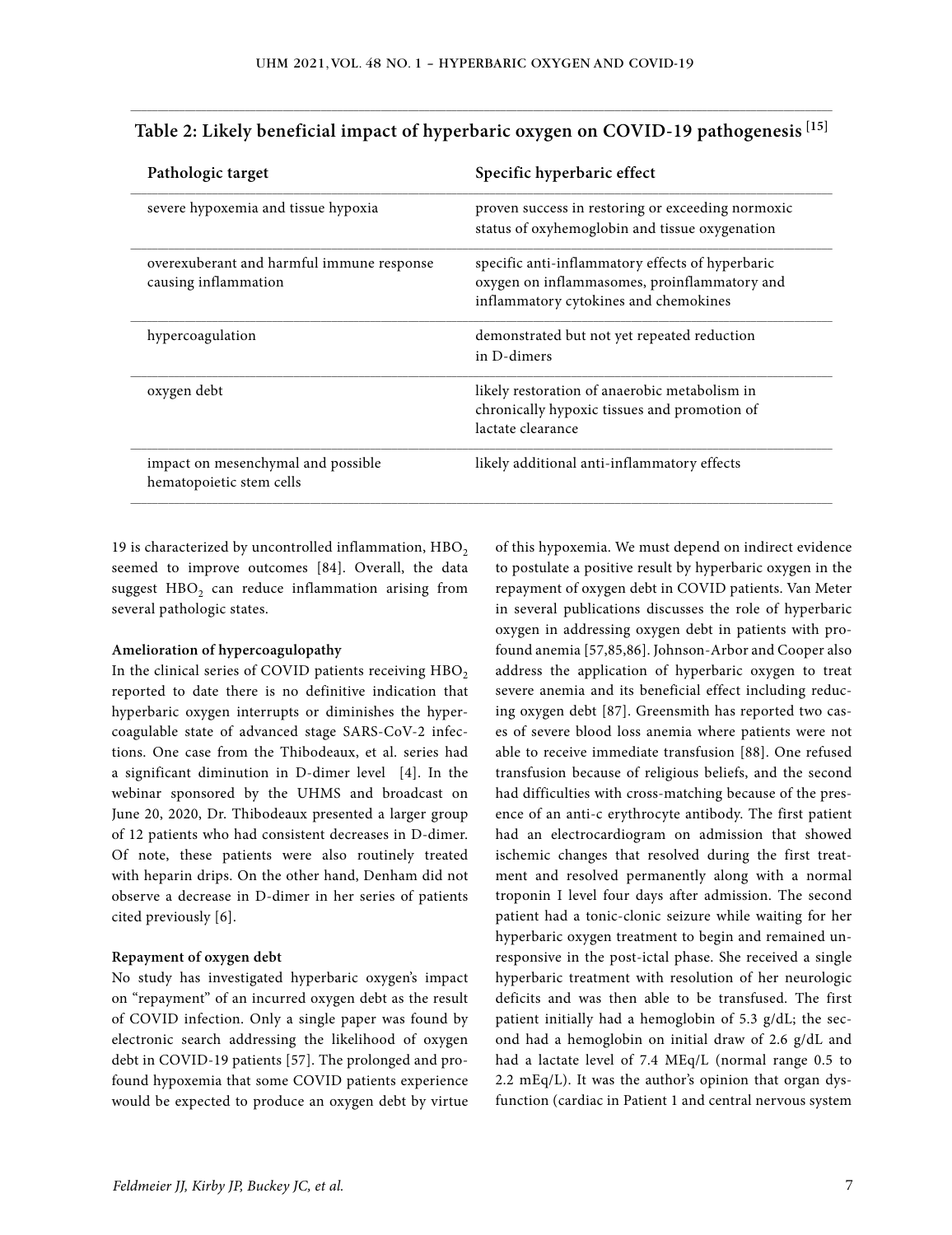in Patient 2) was reversed by the hyperbaric oxygen intervention. These cases may not represent a true picture of oxygen debt since their hypoxemia was more acute than chronic. Additional study in the role of hyperbaric oxygen in eliminating oxygen debt should be pursued.

## **Mobilization of stem cells and impact on mesenchymal stem cells**

Hyperbaric oxygen increases the mobilization of hematopoietic stem cells [89]. Schwarting et al. have given us the only report that suggests hematopoietic stem cells can reduce inflammation [90]. There is little literature addressing the effect of hyperbaric oxygen on mesenchymal stem cells (MSC). A single article by Shyu et al. shows that hyperbaric oxygen specifically increases mesenchymal stem cells in a preclinical model employing human cells in culture [91]. MSCs have strong anti-inflammatory and immune regulatory functions [92]. Mesenchymal stem cells can inhibit the abnormal activation of T lymphocytes and macrophages and induce their differentiation into regulatory T cell subsets and anti-inflammatory macrophages [93]. They are known to inhibit the secretion of proinflammatory cytokines such as IL-1, TNF-α, IL-6, IL-12, and IFN-γ, thereby reducing the occurrence of cytokine storms [93]. No clinical evidence exists at this time showing that mesenchymal stem cells are induced by hyperbaric oxygen and successfully inhibit the proinflammatory cytokines mentioned above for COVID-19 patients.

# **SUMMARY OF POTENTIAL MECHANISMS UNDERLYING COVID-19 PATIENT RESPONSES TO HYPERBARIC OXYGEN**

Patients with COVID-19 experience acute hypoxia, a profound inflammatory response, hypercoagulability, and can incur an oxygen debt. Hyperbaric oxygen likely exerts a beneficial influence on all these problems. One publication suggests that hyperbaric oxygen may increase mesenchymal stem cell activity, which could have a beneficial impact on regulating inflammation.

A prominent feature of COVID-19 is hypoxia due to lung dysfunction. These patients are subject to severe hypoxemia and resultant tissue hypoxia. Hyperbaric oxygen is known to efficiently deliver oxygen to severely hypoxic patients. Hyperbaric oxygen has been largely successful in the three published series and several cited anecdotal unpublished reports in treating hypoxemia of severely affected COVID-19 patients. Reports demonstrate that these COVID patients frequently maintain their improved oxygen status for hours after the hyperbaric exposure. Interestingly, in those series completed to date a single daily hyperbaric exposure for as few as five treatments appears to be effective.

Those patients who become ventilator-dependent due to COVID-19 had earlier been reported to succumb to their disease in various series at rates of 50-80%. Although survival has recently improved significantly as the use of supplemental oxygen and ventilatory support have been refined, mortality rates are still in the mid- 30% range for intubated patients [95,96]. Fewer patients treated with hyperbaric oxygen have progressed to intubation, and fewer have died (Gorenstein and Thibodeaux).

The overexuberant immune response generated by COVID causes significant inflammatory and proinflammatory reactions, causing damage not only to the lung, but to the kidney, gastrointestinal tract, and other organ systems.

Anticoagulation is essential for those who develop hypercoagulability. A single report suggests that hyperbaric oxygen can reduce hypercoagulation, but this finding has not been corroborated.

Benefits predicted by our discussion of hyperbaric oxygen mechanisms, some of which are supported by only pre-clinical studies, include relief of hypoxia, possible repayment of any accrued oxygen debt, reduced inflammation, and a possible improvement in hypercoagulation. Based on our discussion of mechanisms described above, we encourage the development and conduct of well-designed clinical trials investigating hyperbaric oxygen as part of a multimodality treatment of COVID-19 patients. As experience in treating COVID patients has increased, it has become evident that a subpopulation of patients who survive the acute infection may experience persistent symptoms for weeks and even months. Indeed, some of these patients will experience permanent sequelae [97]. Future efforts will have to be directed to these long-term consequences and depending on the ultimately demonstrated causes of these sequelae, some of the beneficial effects of hyperbaric oxygen may merit study here as well.

#### **Conflict of interest statement**

The authors have declared that no conflict of interest exists with this submission.

not be a state of the state of the state of the state of the state of the state of the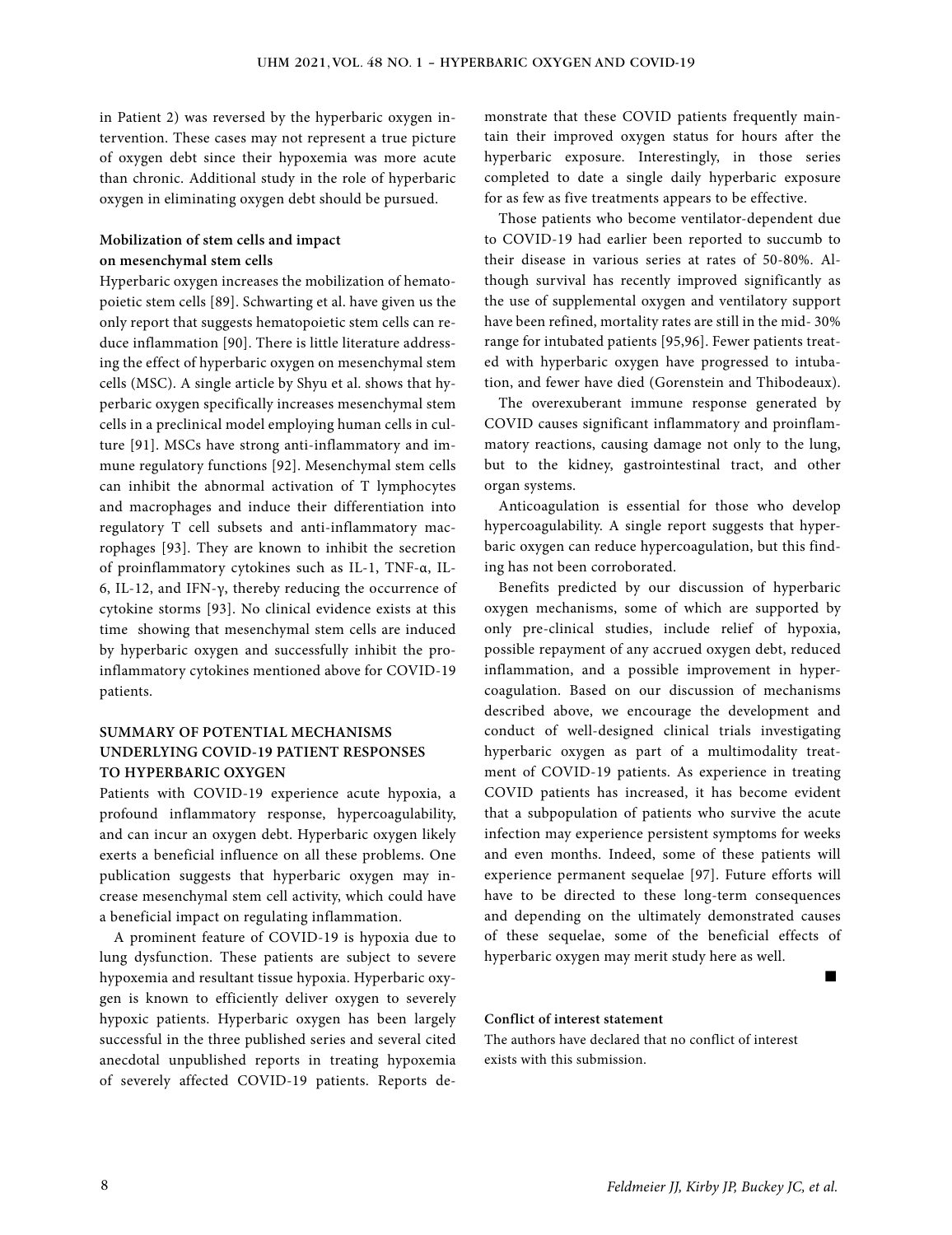#### $\_$  , and the state of the state of the state of the state of the state of the state of the state of the state of the state of the state of the state of the state of the state of the state of the state of the state of the **REFERENCES**

 1. Moon RE, ed. Hyperbaric oxygen therapy indications. 14th Edition UHMS. Best Publishing Company, North Palm Beach, 2019.

2. Personal Communication with Mr. John Peters.

 3. Chen RY, Tang YC, Zhong XL, et al. Effects of hyperbaric oxygen therapy in treatment of severe patients with COVID-19 pneumonia. AJ SMMU. 2020. https://kns8.cnki.net/KCMS/detail/3 1.1001.R.20200429.1212.002.html. In Chinese.

 4. Thibodeaux K, Speyrer M, Raza A, Yaakov R, Serena TE. Hyperbaric oxygen therapy in preventing mechanical ventilation in COVID-19 patients: a retrospective case series. J Wound Care. 2020;29 (supplement).

 5. Gorenstein SA, Castellano ML, Slone ES, et al. Hyperbaric oxygen therapy for COVID-19 patients with respiratory distress: treated cases versus propensity-matched controls. Undersea Hyperb. Med. 2020 47(3): 405-413.

6. Personal Communication from Dr. Daphne Denham.

7. Personal Communication from Dr. Susan Kemp Susan.

8. Personal Communication from Dr. Sandra Wainwright.

 9. Personal Communication from Drs. Joni Hodgson and Earl G. Wolfe.

10. Moon RE, Weaver LK. Hyperbaric oxygen as a treatment for COVID-19 infection. Undersea Hyperb Med. 2020;47(2):177-179.

11. Weaver LK. Transcutaneous oxygen and carbon dioxide tensions compared to arterial blood gases in normals. Respir Care. 2007;52(11):1490-1496.

12. Marsden D, Chiu MC, Paky F, Helms P. Transcutaneous oxygen and carbon dioxide monitoring in intensive care. Arch Dis Child. 1985 Dec;60(12):1158-61. doi: 10.1136/adc.60.12.1158. PMID: 3937497; PMCID: PMC1777664.

13. COVID-19 Treatment Guidelines Panel. Coronavirus Disease 2019 (COVID-19) Treatment Guidelines. National Institutes of Health. Available at https://www.covid19treatmentguidelines.nih. gov/. Accessed December 26,2020.

14. Paganini M, Bosco G, F Perozzo FAG, et al. The role of hyperbaric oxygen treatment for COVID-19: a review. Adv Exp Med. Biol2020 Jul 22. doi: 10.1007/5584\_2020\_568. Online ahead of print.

15. Bohn MK, Hall A, Sepiashvili L, Jung B, Steele S, Adeli K. Pathophysiology of COVID-19: mechanisms underlying disease severity and progression. Physiology (Bethesda). 2020;35(5): 288-301. doi:10.1152/physiol.00019.2020

16. Çalıca Utku A, Budak G, Karabay O, Güçlü E, Okan HD, Vatan A. Main symptoms in patients presenting in the COVID-19 period. Scott Med J. 2020 Nov;65(4):127-132. doi: 10.1177/0036933020949253. Epub 2020 Aug 17. PMID: 32807018

17. Renu K, Prasanna PL, Valsala Gopalakrishnan A. Coronaviruses pathogenesis, comorbidities and multi-organ damage - A review. Life Sci. 2020 Aug 15;255:117839. doi: 10.1016/j. lfs.2020.117839. Epub 2020 May 22. PMID: 32450165; PMCID: PMC7243768.

18. Vasquez-Bonilla WO, Orozco R, Argueta V, et al. A review of the main histopathological findings in coronavirus disease 2019. Hum Pathol. 2020 Nov;105:74-83. doi: 10.1016/j.humpath.2020.07.023. Epub 2020 Aug 2. PMID: 32750378; PMCID: PMC7395947.

19. Yao XH, Li TY, He ZC, Ping YF, Liu HW, Yu SC. A pathological report of three COVID-19 cases by minimally invasive autopsies. Zhonghua Bing Li Xue Za Zhi. 2020;49 E009.

20. Li X, Ma X. Acute respiratory failure in COVID-19: is it "typical" ARDS? Criti Care. 2020 May 6 24(1):198 doi: 10.1186/ s13054-020-02911-9

21. Hariri LP, North CM, Shih AR, et al. lung histopathology in coronavirus disease 2019 as compared with severe acute respiratory sydrome and H1N1 influenza: a systematic review. Chest. 2021 Jan;159(1):73-84. doi: 10.1016/j.chest.2020.09.259. Epub 2020 Oct 7. PMID: 33038391; PMCID: PMC7538870.

22. D'Errico S, Zanon M, Montanaro M, et al. More than pneumonia: distinctive features of SARS-Cov-2 infection. From autopsy findings to clinical implications: a systematic review. Microorganisms. 2020 Oct 23;8(11):1642. doi: 10.3390/microorganisms8111642. PMID: 33114061; PMCID: PMC7690727.

23. Jamwal S, Gautam A, Elsworth J, et al. An updated insight into the molecular pathogenesis, secondary complications and potential therapeutics of COVID-19 pandemic. Life Sci. 2020 Sep 15;257:118105. doi: 10.1016/j.lfs.2020.118105. Epub 2020 Jul 17. PMID: 32687917; PMCID: PMC7366108.

24. Zangrillo A, Beretta L, Scandroglio AM, COVID-BioB Study Group et al. Characteristics, treatment, outcomes and cause of death of invasively ventilated patients with COVID-19 ARDS in Milan, Italy. Crit Care Resusc. 2020 Sep;22(3):200-211. PMID: 32900326.

25. Grippo F, Navarra S, Orsi C, Manno V, Italian National Institute of Health COVID-Mortality Group et al. The role of COVID-19 in the death of SARS-CoV-2-positive patients: a study based on death certificates. J Clin Med. 2020 Oct 27;9(11):3459. doi: 10.3390/jcm9113459. PMID: 33121176; PMCID: PMC7692219.

26. Coperchini F, Chiovato L, Croce L, Magri F, Rotondi M. The cytokine storm in COVID-19: An overview of the involvement of the chemokine/chemokine-receptor system. Cytokine Growth Factor Rev. 2020 Jun;53:25-32. doi: 10.1016/j.cytogfr.2020.05.003. Epub 2020 May 11. PMID: 32446778; PMCID: PMC7211650.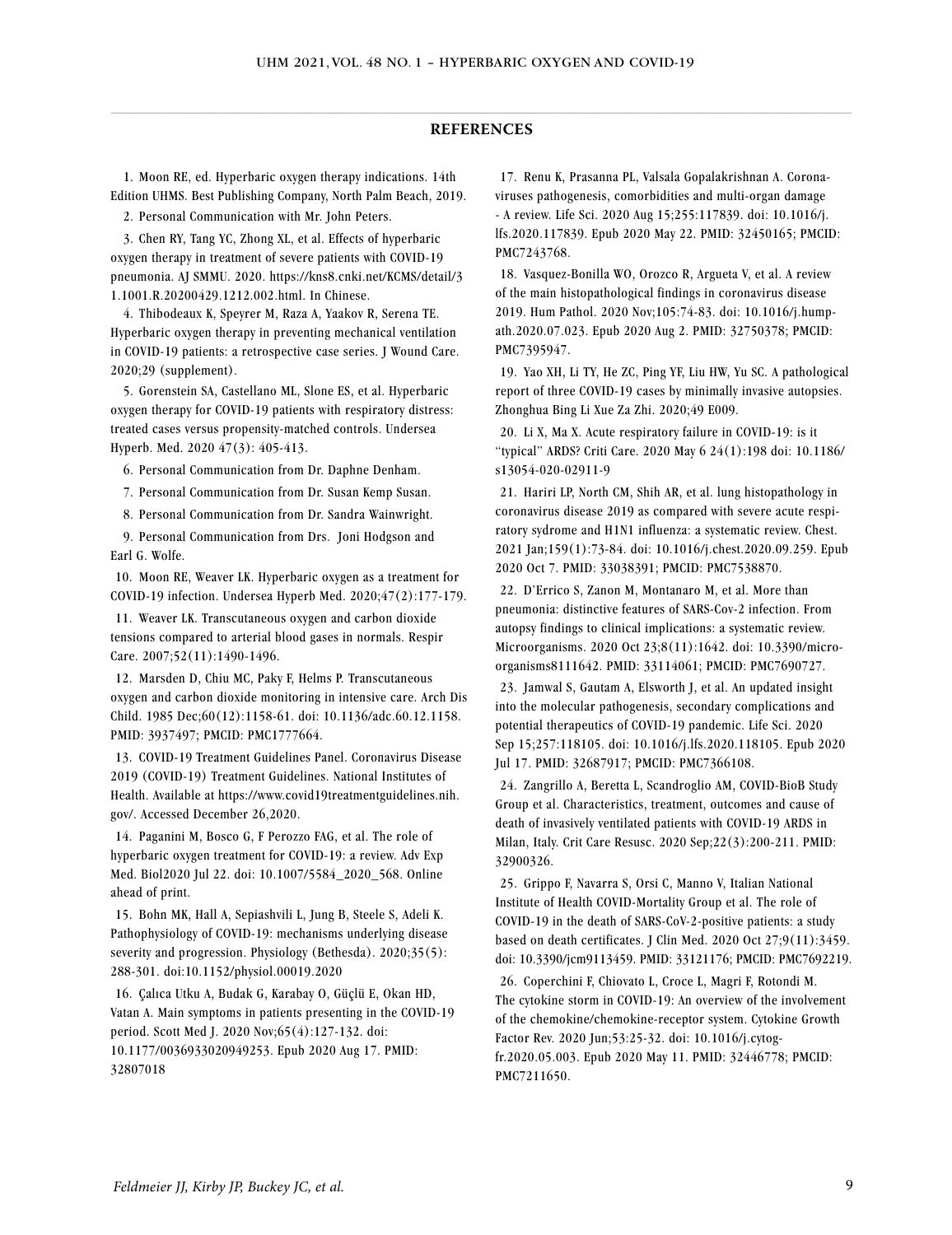27. Jafarzadeh A, Chauhan P, Saha B, Jafarzadeh S, Nemati M. Contribution of monocytes and macrophages to the local tissue inflammation and cytokine storm in COVID-19: Lessons from SARS and MERS, and potential therapeutic interventions. Life Sci. 2020 Sep 15;257:118102. doi: 10.1016/j.lfs.2020.118102. Epub 2020 Jul 18. PMID: 32687918; PMCID: PMC7367812.

28. Kempuraj D, Selvakumar GP, Ahmed ME, et al. COVID-19, mast cells, cytokine storm, psychological stress, and neuroinflammation. Neuroscientist. 2020 Oct-Dec;26(5-6):402-414. doi: 10.1177/1073858420941476. Epub 2020 Jul 18. PMID: 32684080.

29. Fajgenbaum DC, June CH. Cytokine storm. N Engl J Med. 2020 Dec 3;383(23):2255-2273. doi: 10.1056/NEJMra2026131. PMID: 33264547; PMCID: PMC7727315.

30. Catanzaro M, Fagiani F, Racchi M, et al. Immune response in COVID-19: addressing a pharmacological challenge by targeting pathways triggered by SARS-CoV-2. Signal Transduct Target Ther. 2020 May 29;5(1):84. doi: 10.1038/s41392-020-0191-1. PMID: 32467561; PMCID: PMC7255975.

31. Costela-Ruiz VJ, Illescas-Montes R, Puerta-Puerta JM, Ruiz C, Melguizo-Rodríguez L. SARS-CoV-2 infection: The role of cytokines in COVID-19 disease. Cytokine Growth Factor Rev. 2020 Aug; 54:62-75. doi: 10.1016/j.cytogfr.2020.06.001. Epub 2020 Jun 2. PMID: 32513566; PMCID: PMC7265853.

32. Pelaia C, Tinello C, Vatrella A, De Sarro G, Pelaia G. Lung under attack by COVID-19-induced cytokine storm: pathogenic mechanisms and therapeutic implications. Ther Adv Respir Dis. 2020 Jan-Dec;14:1753466620933508. doi: 10.1177/1753466620933508. PMID: 32539627; PMCID: PMC7298425.

33. Zhang J, Tecson KM, McCullough PA. Endothelial dysfunction contributes to COVID-19-associated vascular inflammation and coagulopathy. Rev Cardiovasc Med. 2020 Sep 30;21(3):315- 319. doi: 10.31083/j.rcm.2020.03.126. PMID: 33070537.

34. Clark JM, Thom SR. Toxicity of oxygen, carbon dioxide, carbon monoxide. In: Bove AA (ed): Bove and Davis Diving Medicine. Philadelphia, Saunders, 1997; 131-145.

35. Personal communication with Dr. John Feldmeier.

36. Reynolds AS, Lee AG, Renz J, DeSantis K, Liang J, Powell CA, Ventetuolo CE, Poor HD. Pulmonary vascular dilatation detected by automated transcranial Doppler in COVID-19 pneumonia. Am J Respir Crit Care Med. 2020 Oct 1;202(7):1037-1039. doi: 10.1164/rccm.202006-2219LE. PMID: 32757969.

37. Rieg S, von Cube M, Kalbhenn J, Utzolino S, COVID UKF Study Group et al. COVID-19 in-hospital mortality and mode of death in a dynamic and non-restricted tertiary care model in Germany. PLoS One. 2020 Nov 12;15(11):e0242127. doi: 10.1371/ journal.pone.0242127. PMID: 33180830; PMCID: PMC7660518

38. Ma X, Liang M, Ding M, et al. Extracorporeal membrane oxygenation (ECMO) in critically ill patients with coronavirus disease 2019 (COVID-19) pneumonia and acute respiratory distress syndrome (ARDS). Med Sci Monit. 2020 Aug 6;

26:e925364. doi: 10.12659/MSM.925364. PMID: 32759887; PMCID: PMC7430351.

39. Hariharan A, Hakeem AR, Radhakrishnan S, Reddy MS, Rela M. The role and therapeutic potential of NF-kappa-B pathway in severe COVID-19 Patients. Inflammopharmacology. 2020 Nov 7:1–10. doi: 10.1007/s10787-020-00773-9. Epub ahead of print. PMID: 33159646; PMCID: PMC7648206.

40. Costela-Ruiz VJ, Illescas-Montes R, Puerta-Puerta JM, Ruiz C, Melguizo-Rodríguez L. SARS-CoV-2 infection: The role of cytokines in COVID-19 disease. Cytokine Growth Factor Rev. 2020

41. Akbari H, Tabrizi R, Lankarani KB, et al. The role of cytokine profile and lymphocyte subsets in the severity of coronavirus disease 2019 (COVID-19): A systematic review and meta-analysis. Life Sci. 2020 Oct 1;258:118167. doi: 10.1016/j. lfs.2020.118167. Epub 2020 Jul 29. PMID: 32735885; PMCID: PMC7387997; DOI: 10.1016/j.lfs.2020.118167

42. Leisman DE, Ronner L, Pinotti R, et al. Cytokine elevation in severe and critical COVID-19: a rapid systematic review, metaanalysis, and comparison with other inflammatory syndromes. Lancet Respir Med. 2020 Dec;8(12):1233-1244. doi: 10.1016/ S2213-2600(20)30404-5. Epub 2020 Oct 16. PMID: 33075298; PMCID: PMC7567529.

43. Iba T, Levy JH, Levi M, Connors JM, Thachil J. Coagulability of coronavirus disease. Crit Care Med. 2020 May 27: 10.1097/CCM.0000000000004458. doi: 10.1097/ CCM.0000000000004458. Online ahead of print. PMID: 32467443

44. Han H, Yang L, Liu R. Prominent changes in blood coagulation of patients with SARS-CoV-2 infection. Clin Chem Lab Med. 2020 doi: 10.1515/cclm-2020-0188.

45. Abou-Ismail MY, Diamond A, Kapoor S, Arafah Y, Nayak L. The hypercoagulable state in COVID-19: Incidence, pathophysiology, and management. Thromb Res. 2020 Oct;194:101-115. doi: 10.1016/j.thromres.2020.06.029. Epub 2020 Jun 20. Erratum in: Thromb Res. 2020 Nov 26;: PMID: 32788101; PMCID: PMC7305763.

46. Kaur S, Bansal R, Kollimuttathuillam S, et al. The looming storm: blood and cytokines in COVID-19. Blood Rev. 2020 Aug 18:100743. doi: 10.1016/j.blre.2020.100743. Epub ahead of print. PMID: 32829962; PMCID: PMC7431319.

47. Connors JM, Levy JH. COVID-19 and its implications for thrombosis and anticoagulation. Blood. 2020 Jun 4;135(23): 2033-2040. doi: 10.1182/blood.2020006000. PMID: 32339221; PMCID: PMC7273827.

48. Ackermann M, Verleden SE, Kuehnel M, et al. Pulmonary vascular endothelialitis, thrombosis, and angiogenesis in Covid-19. N Engl J Med. 2020 Jul 9;383(2):120-128. doi: 10.1056/NEJMoa2015432. Epub 2020 May 21.

49. Chen N, Zhou M, Dong X, et al. Epidemiological and clinical characteristics of 99 cases of 2019 novel coronavirus pneumonia in Wuhan, China: a descriptive study. Lancet. 2020; 395 (10223): 507-513. https://doi.org/10.1016/S0140-6736(20)30211-7.